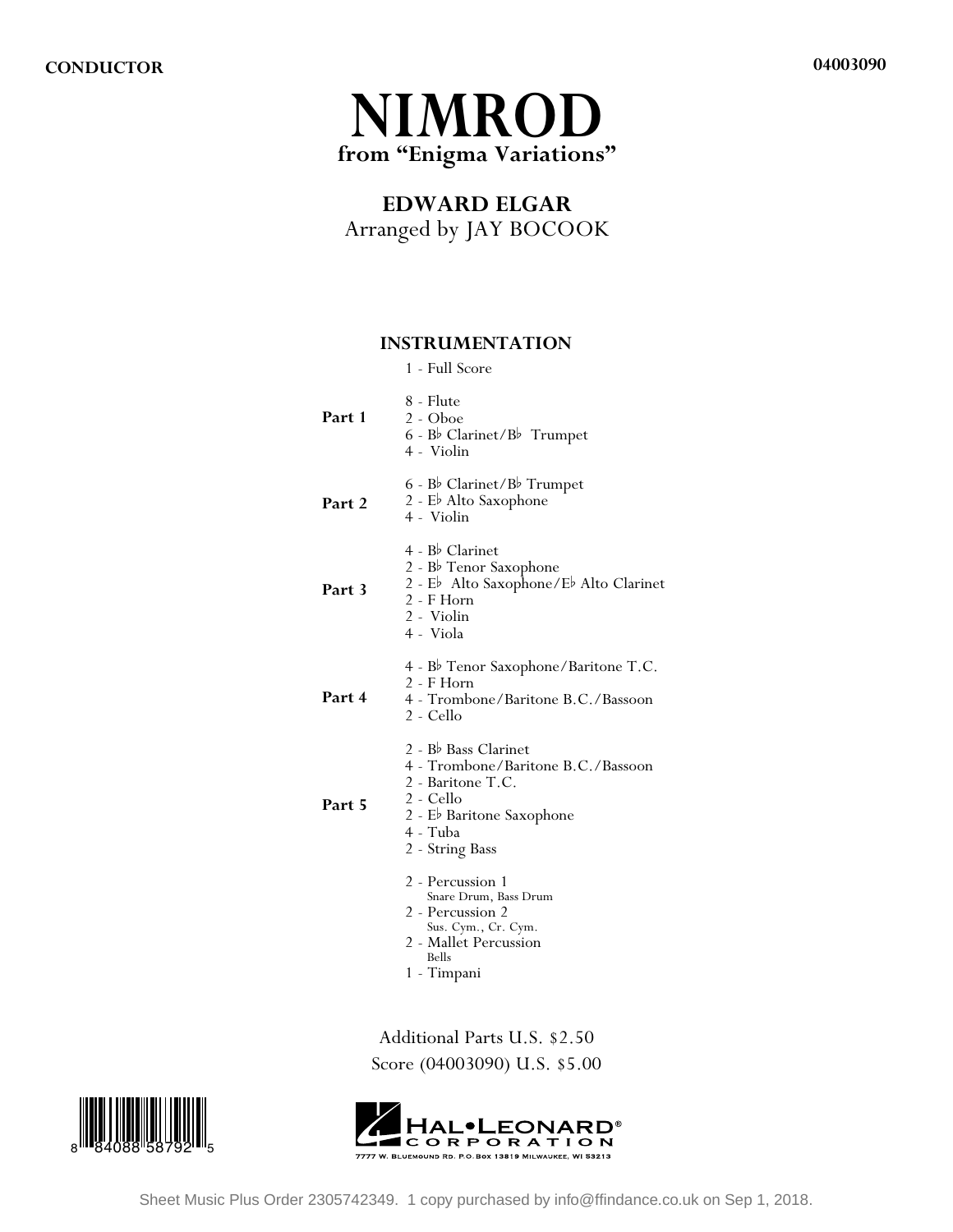HAL LEONARD FLEX-BAND SERIES

Duration - 2:15

## **NIMROD**

## **from "Enigma Variations" EDWARD ELGAR**

*Arranged by JAY BOCOOK*

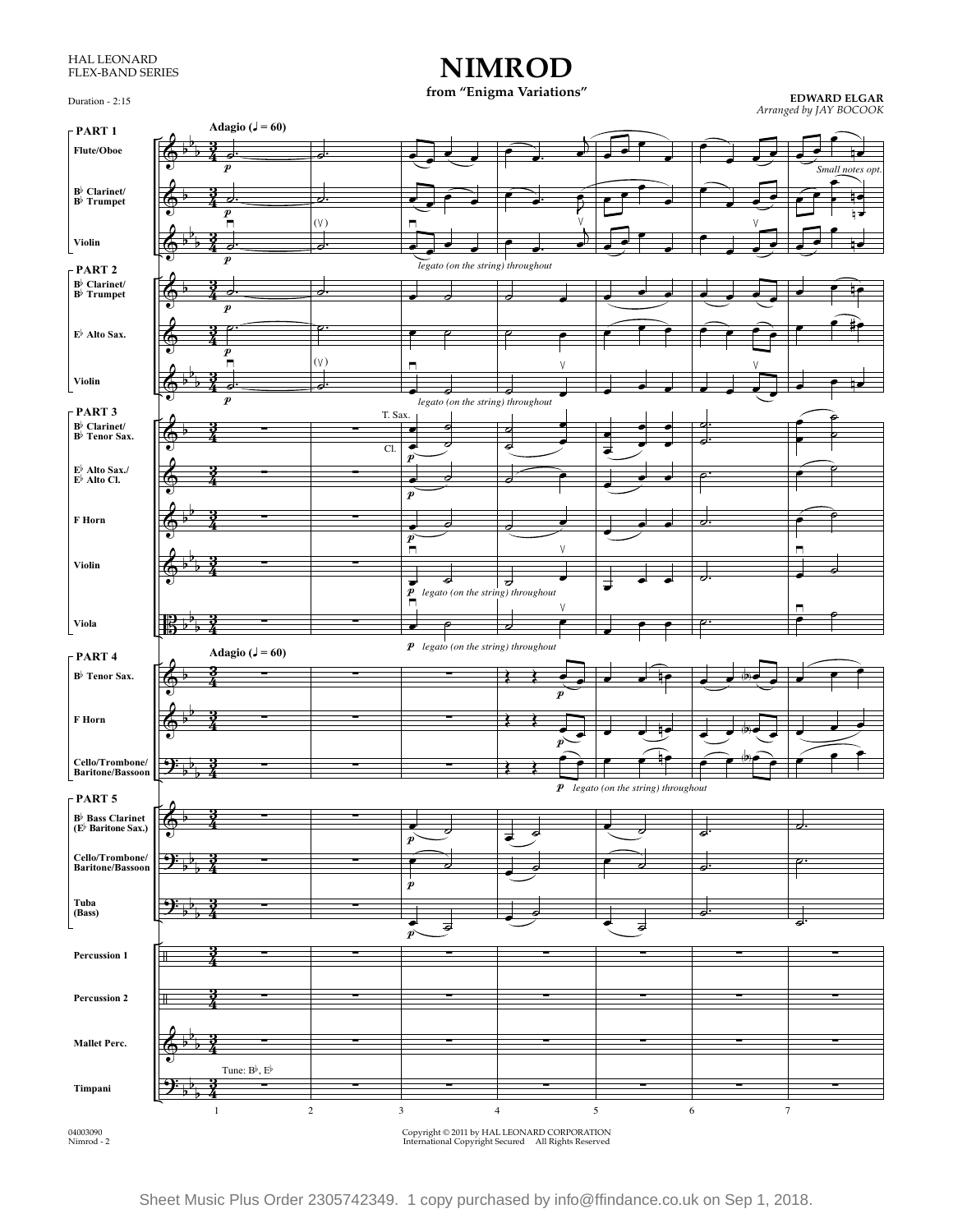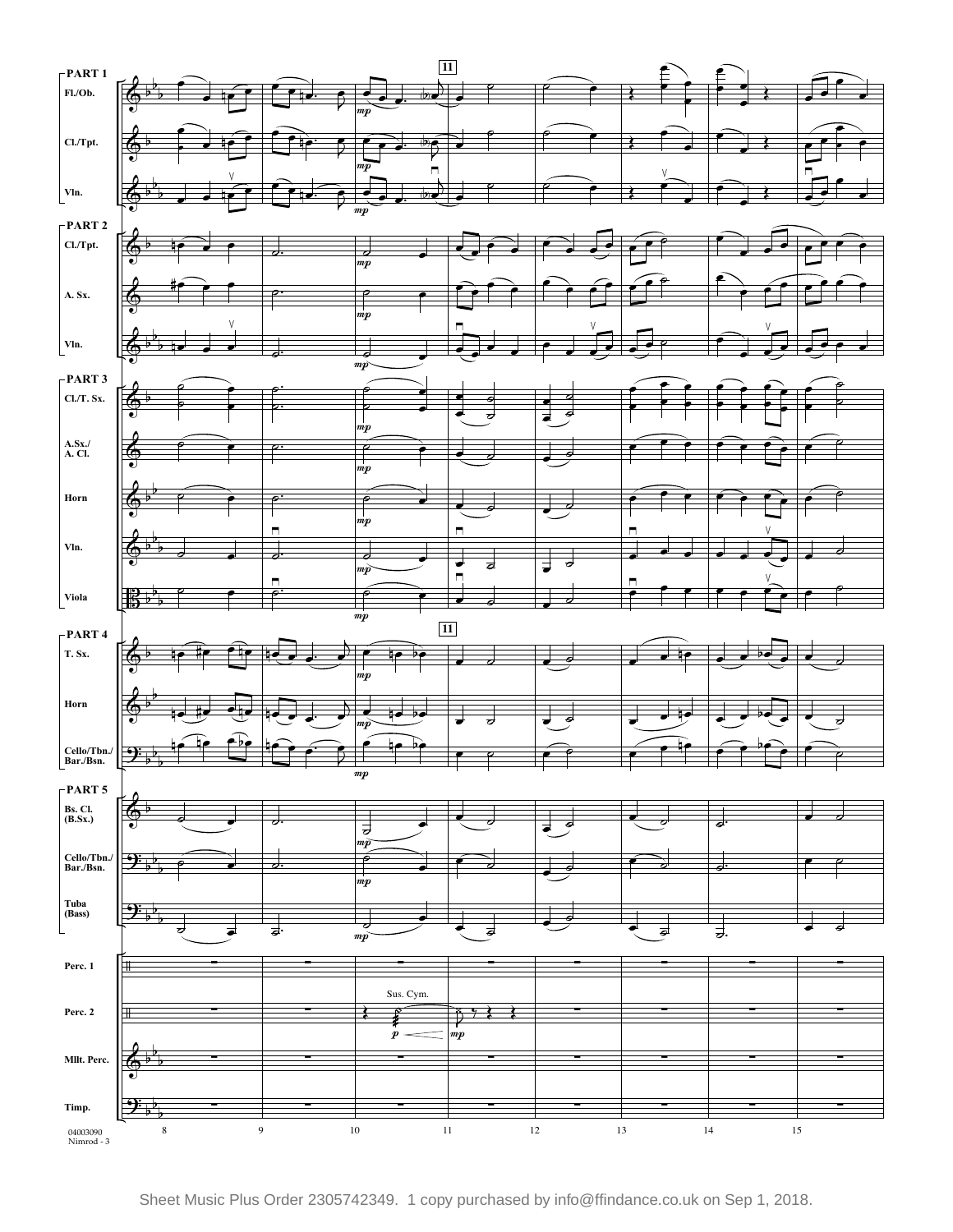

Sheet Music Plus Order 2305742349. 1 copy purchased by info@ffindance.co.uk on Sep 1, 2018.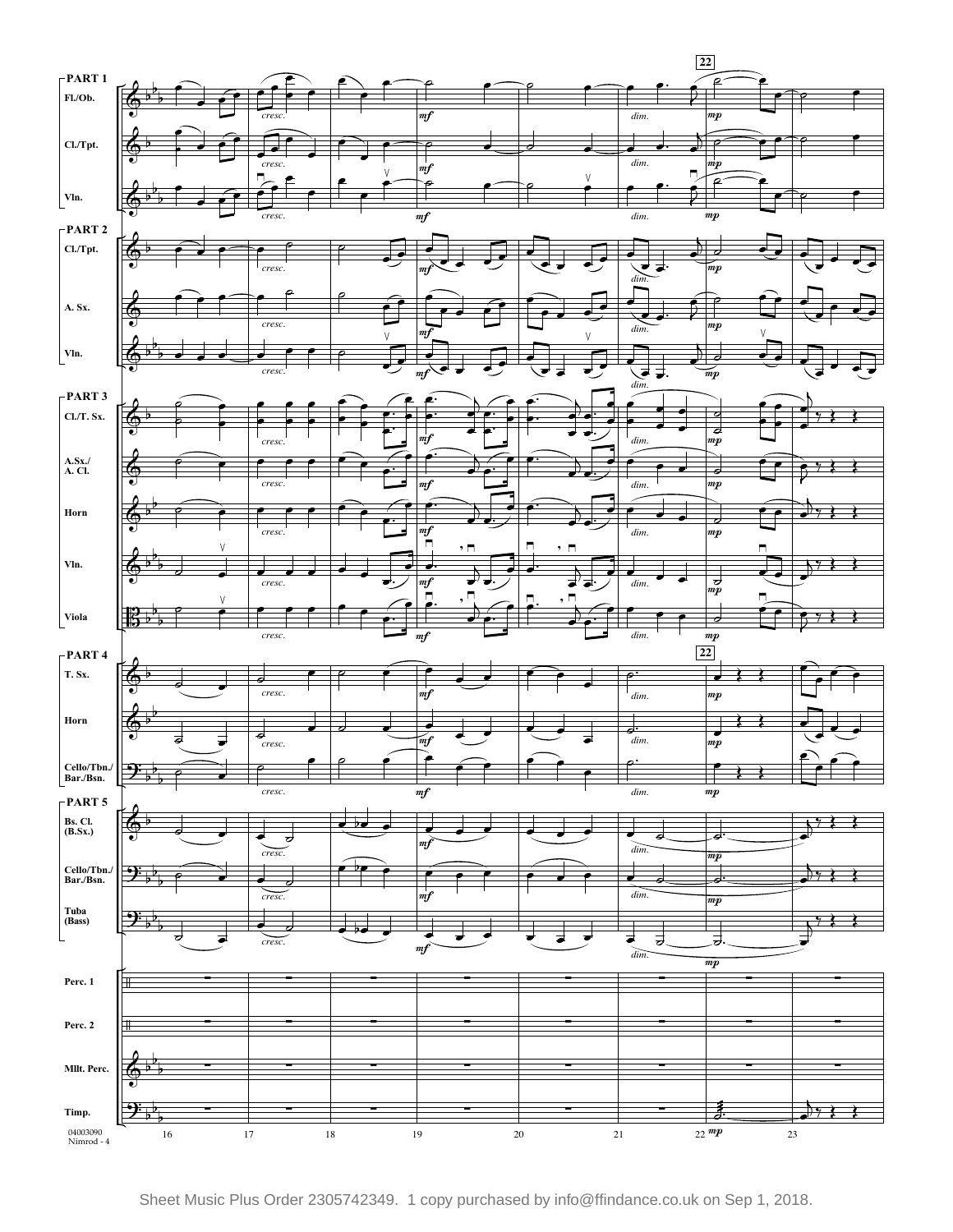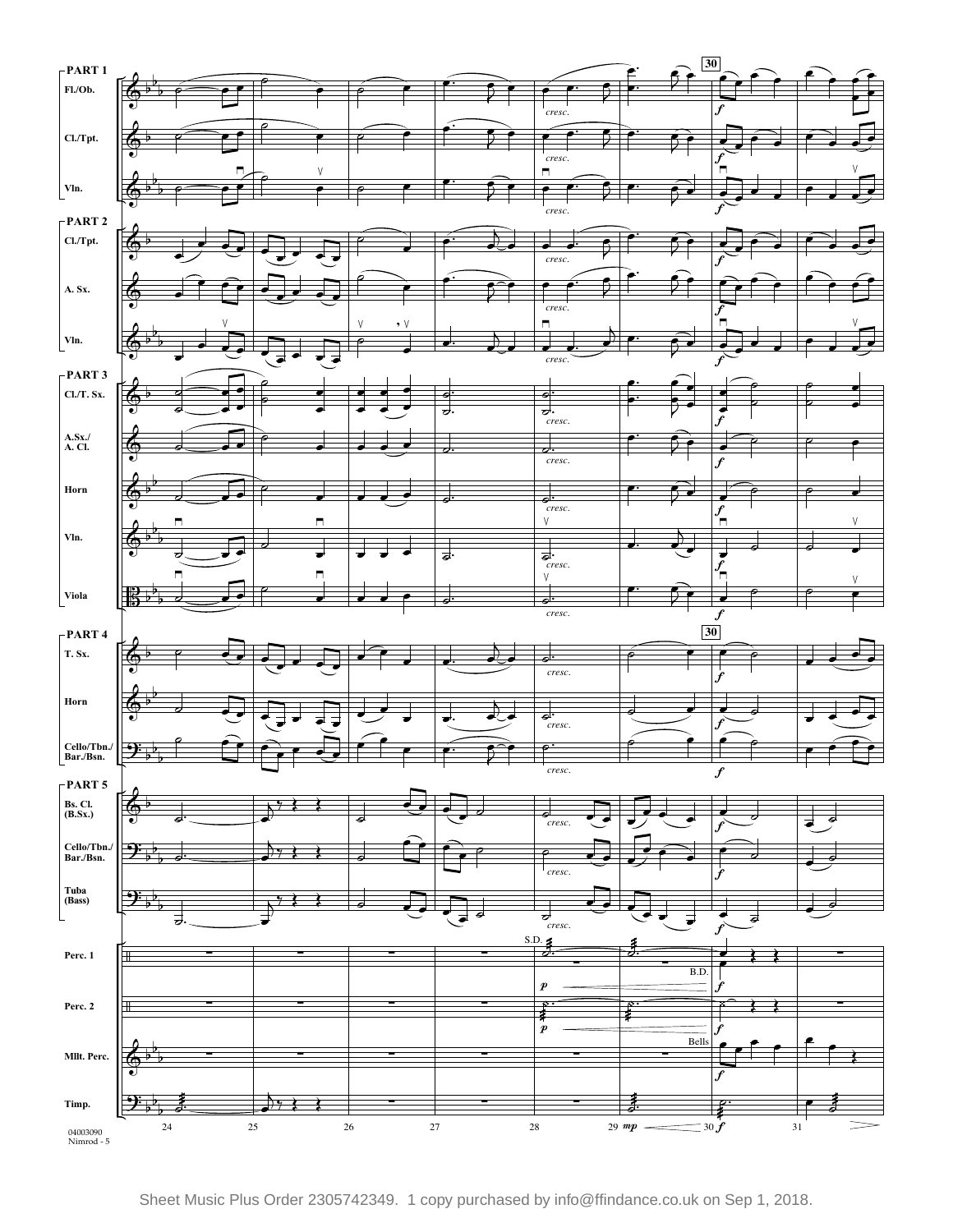